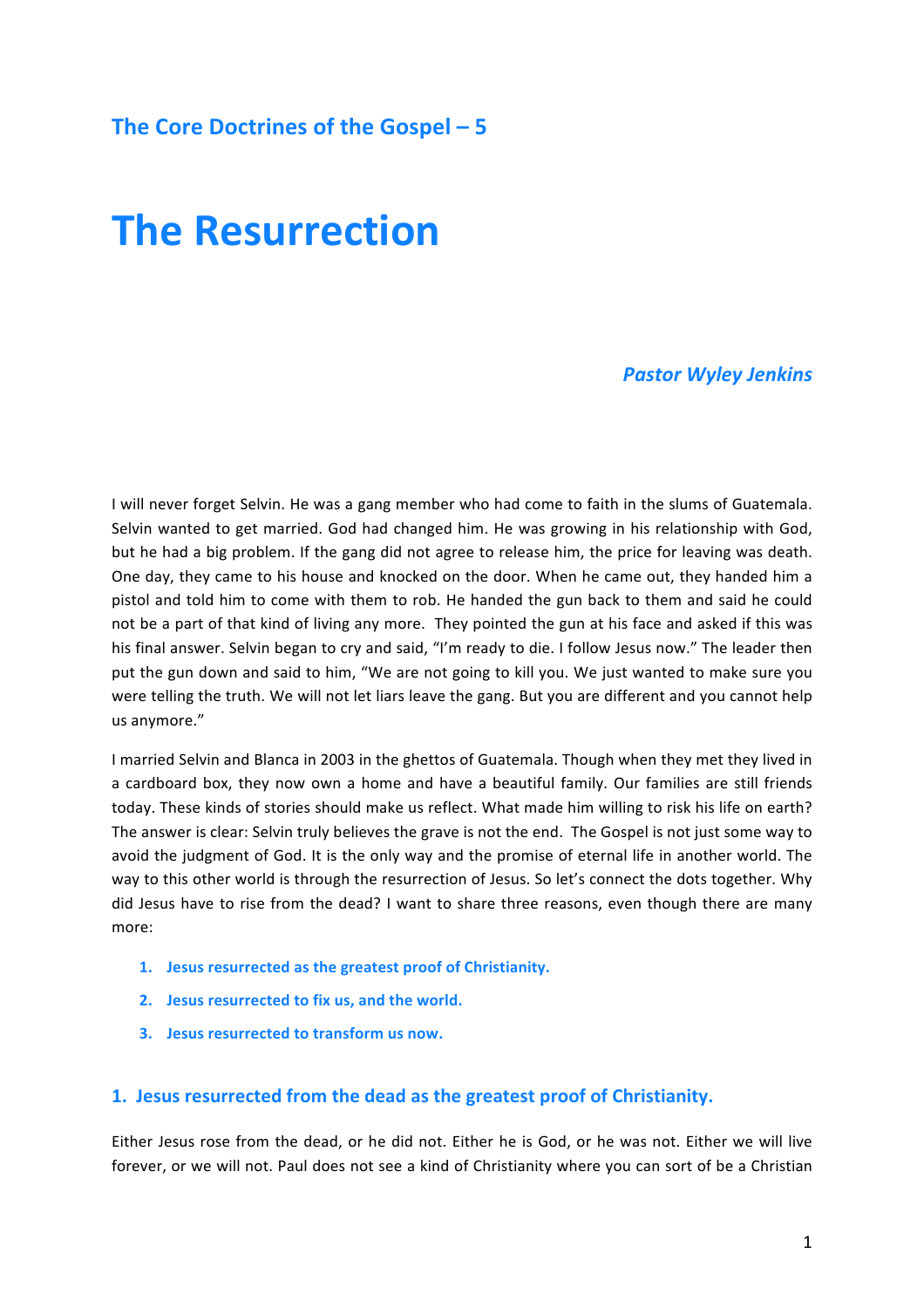and not believe in the resurrection. When a group of people in the church at Corinth doubted the resurrection of Jesus, Paul laid out a case for Jesus' resurrection and how important it is for us as Christians. Look at 1 Corinthians 15:12-19:

<sup>"12</sup> Now if Christ is proclaimed as raised from the dead, how can some of you say that there *is* no resurrection of the dead?<sup>13</sup> But if there is no resurrection of the dead, then not even *Christ has been raised.* <sup>14</sup> And if *Christ has not been raised, then our preaching is in vain and your faith is in vain.* <sup>15</sup> We are even found to be misrepresenting God, because we testified *about* God that he raised Christ, whom he did not raise if it is true that the dead are not *raised.* <sup>16</sup> For if the dead are not raised, not even Christ has been raised. <sup>17</sup> And if Christ has *not been raised, your faith is futile and you are still in your sins.* <sup>18</sup> *Then those also who have fallen asleep in Christ have perished.* <sup>19</sup>If in Christ we have hope in this life only, we are of all *people most to be pitied."* 

If Christ did not rise from the dead, our own preaching to you is in vain. If Christ did not rise from the dead, Church services are in vain. If Christ did not rise from the dead, baptisms are in vain. If Christ did not rise from the dead, our faith is totally in vain. If Christ did not rise from the dead, every person who has proclaimed Christ is a false witness. If Christ did not rise from the dead, the scriptures were false because they predicted he would. If Christ did not rise from the dead, all the claims he made are worthless. Children play make believe games, don't they? Let's play marriage. Let's play supermarket. Let's play superheroes. We are not here to play make believe games for grown-up people. We are not here to play church. The Christian gospel is a gospel of the risen Jesus. Look back at the evidence Paul lays out starting in verse 3:

*" <sup>3</sup> For I delivered to you as of first importance what I also received: that Christ died for our sins* in accordance with the Scriptures, <sup>4</sup> that he was buried, that he was raised on the third *day* in accordance with the Scriptures, <sup>5</sup> and that he appeared to Cephas, then to the *twelve.* <sup>6</sup> Then he appeared to more than five hundred brothers at one time, most of whom *are still alive, though some have fallen asleep.* <sup>7</sup> *Then he appeared to James, then to all the apostles.* <sup>8</sup> Last of all, as to one untimely born, he appeared also to me. <sup>9</sup> For *I* am the least of the apostles, unworthy to be called an apostle, because *I* persecuted the church of God." (1 Corinthians 15:3-9)

Jesus fulfilled very detailed prophecies. Jesus was seen by five hundred people at one time, after rising from the dead. Jesus' resurrection even converted skeptics. Jesus rose from the dead and appeared to his unbelieving half-brother, James, and one of his worst enemies, Saul of Tarsus, who we know as the Apostle Paul, and who became the very writer of this letter.

Now, if Christ rose from the dead, several beliefs logically follow. First, Jesus affirmed all kinds of truths in the Old Testament. He quoted almost all the prophets, called Adam and Eve real people and spoke of the coming judgment and the destruction of the world. Why do we have such confidence that this is God's word? Because the Son of God who died and rose taught that it is the word of God. Second, he cannot be treated as only a good teacher. He is not just another religious leader. If I began to say that I was God and that all men can live forever because of me, you would think I was crazy. But Jesus does exactly that. How did his first followers have confidence that he was telling the truth? When a man who rises from the dead tells you anything, you listen. Not only that, they are all willing to die for this belief. Less than one thousand people followed Jesus at his death,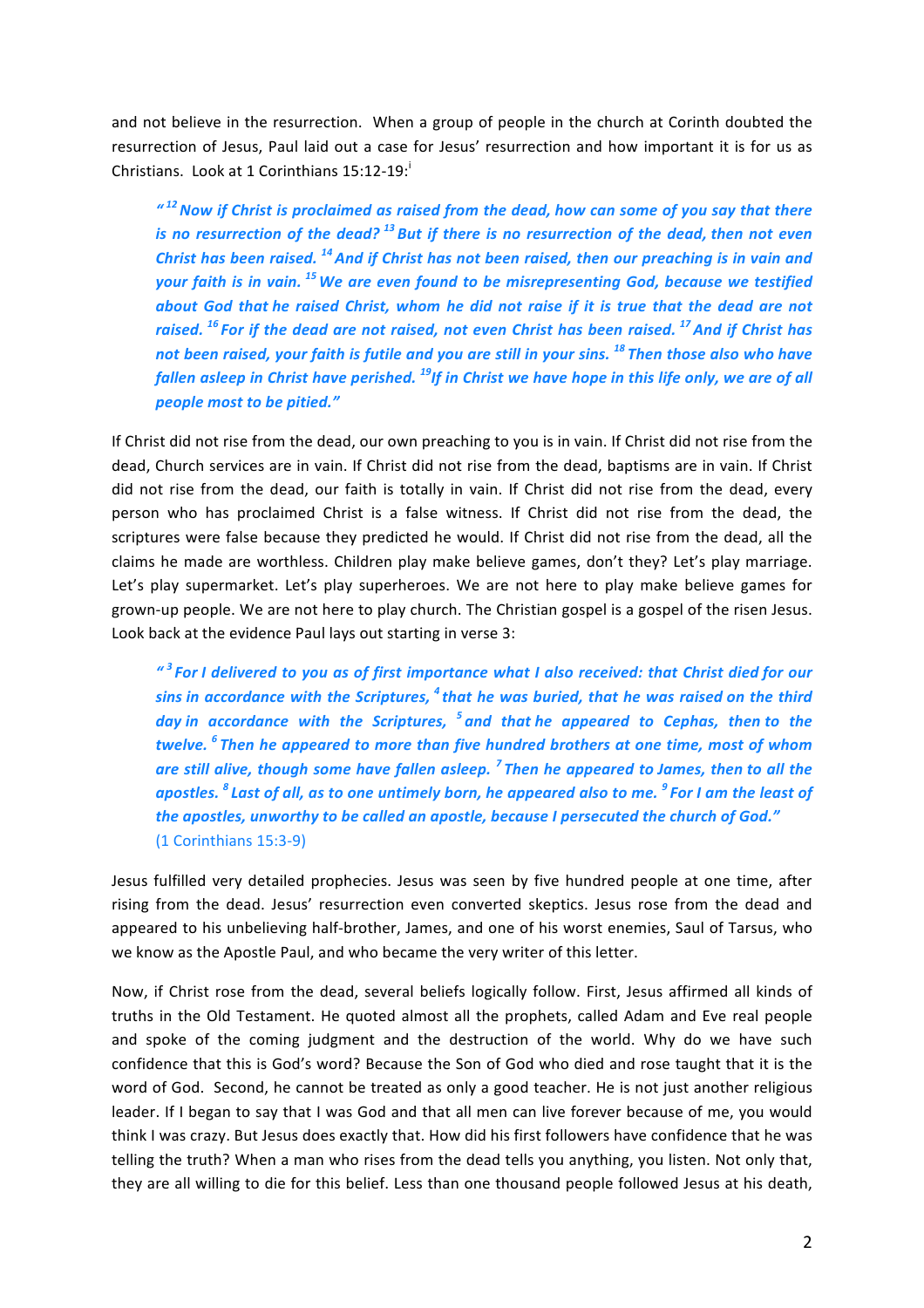but within 300 years after he was raised from the dead, more than 50% of the Roman Empire claimed to follow Jesus. What was the thing that caused so much of a stir about this carpenter from a small, almost unheard of, Jewish town? Jesus rose from the dead. God has accepted the sacrifice. There is much more that can be said about this, but we will leave that for another day. What else does this resurrection of Jesus mean? Was it only to give proof?

#### **2. Jesus resurrected to fix us, and the world.**

We all know something is not right. We always want something bigger and better. We always see the bad. We trust bad people. We don't take care of ourselves. We don't sleep enough. We care too much what other people think. We are angry or sad or anxious and at the wrong times. Before I became a believer, I remember having a terrible sense of purposelessness. I was so empty and was not sure how to fill the emptiness. I had a desire, but I did not even know what it was for. C.S. Lewis, the Oxford Scholar, said it this way: "If we find ourselves with a desire that nothing in this world can satisfy, the most probable explanation is that we were made for another world." That is exactly what God has told us. God originally designed us for another world. The world has not always been as it is today. There was a time with no evil of any kind. Humanity lost this paradise. We lost the ability to have a perfect relationship with God. We lost the ability to have a perfect relationship with other humans. We lost the ability to have a perfect relationship with other creatures. Roses have thorns. Wind makes tornados. Malaria kills people. Worst of all, humans use their power to hurt other humans. How can we possibly get back to the paradise God created? To answer that, we have to understand what happened to the first people.

Genesis 3 tells the story of how Adam and Eve were tempted by Satan and committed a terrible sin against God. In response, God changes the very nature of his creation. A perfect marriage is now a broken relationship because people's hearts are twisted. Now, roses have thorns and lions eat lambs. A perfect world, is now a cursed world. God says cursed is the ground because of you, Adam. The world you see outside, with every sin, every death, and every catastrophe, is a result of God's punishment on the first people. And as our nature gets passed through every child that is born, death spreads. So, when Jesus dies, he dies for every sin, including the original one. He breaks the curse. In fact, the entire story of the Bible, from Genesis to Revelation, is about how God fulfills his promise to bring people back to himself and restore all things. As one theologian puts it, "*Eden lost in Genesis is Eden restored in Revelation."*

But how will he bring paradise? The answer is the Resurrection. Everything must die, but because Jesus rose so will we and all the creation will be made new. Jesus has risen and that fact changes everything. Jesus rises from the dead, but not like Lazarus. Lazarus in John 12 resurrected to again have a sinful nature. He still got sick. He still battled sin in his heart. He had to die again. Jesus resurrects as the first person to have a new creation body. His body is the body we will have in heaven. Philippians 3:20-21 says it this way:

*"But our citizenship is in heaven, and from it we await a Savior, the Lord Jesus Christ, 21who will transform our lowly body to be like his glorious body, by the power that enables him even* to subject all things to himself."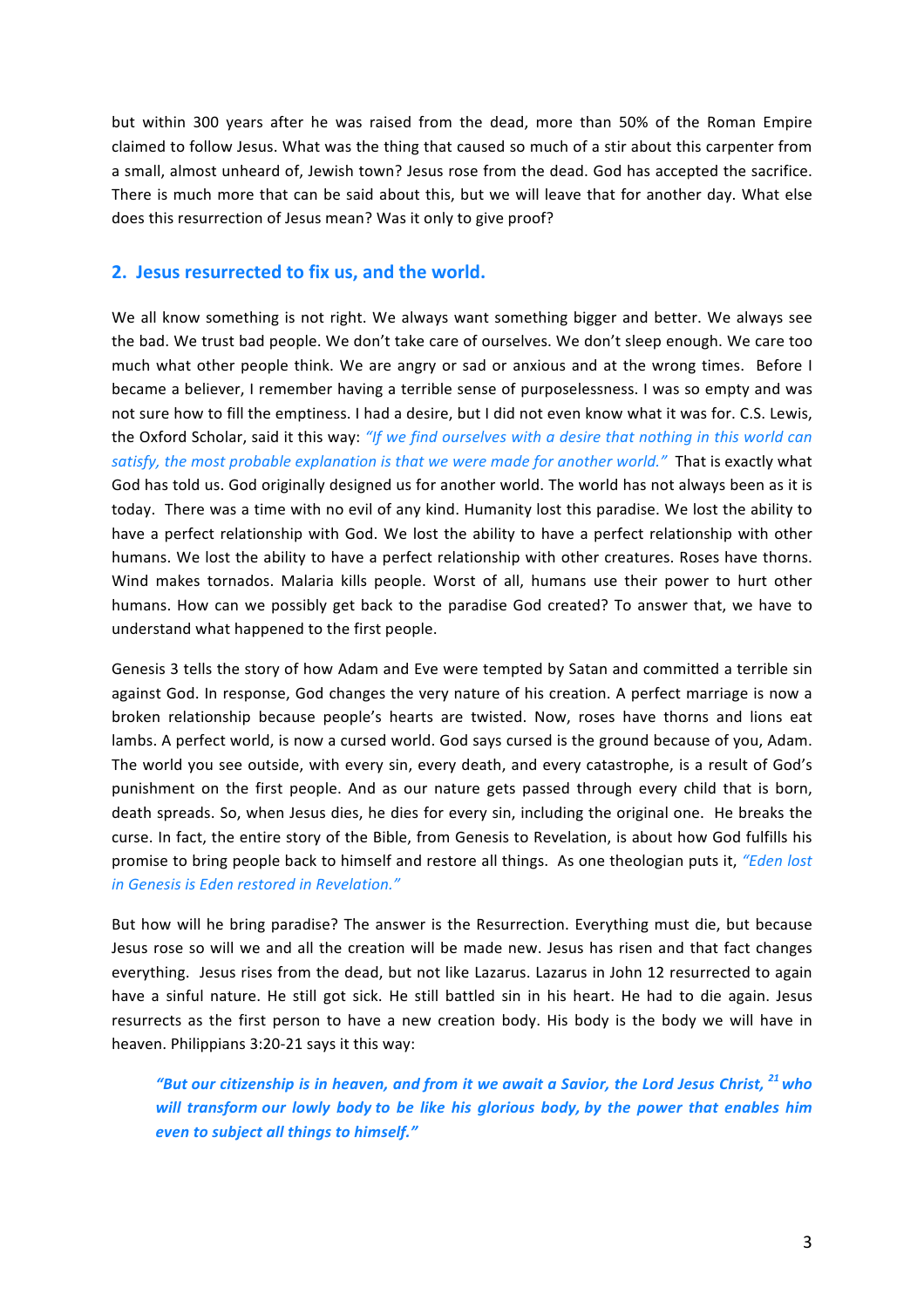Not only that, but he will restore the original creation and probably make it even better. This is the hope of a new heaven and a new earth revealed in Revelation 21:1-7:

*"Then* I saw a new heaven and a new earth, for the first heaven and the first earth had *passed away, and the sea was no more.* <sup>2</sup>And I saw the holy city, new Jerusalem, coming *down* out of heaven from God, prepared as a bride adorned for her husband. <sup>3</sup>And I heard a *loud* voice from the throne saying, 'Behold, the dwelling place of God is with man. He *will* dwell with them, and they will be his people, and God himself will be with them as their *God.* <sup>4</sup> He will wipe away every tear from their eyes, and death shall be no more, neither shall there be mourning, nor crying, nor pain anymore, for the former things have passed *away.'*<sup>5</sup> And he who was seated on the throne said, 'Behold, I am making all things new.' Also he said, 'Write this down, for these words are trustworthy and true.' <sup>6</sup>And he said to *me,* 'It is done! I am the Alpha and the Omega, the beginning and the end. To the thirsty I *will give from the spring of the water of life without payment.* <sup>7</sup> *The one who conquers will* have this heritage, and *I* will be his God and he will be my son.'"

Some people think heaven will be boring. They think we will get tired of being there. First, that is a scary thought because Christians should want to be with God more than anything else. True salvation, as Pastor Tim said last week, should bring a real change. It should cause a desire for a relationship with God. Not only that, but the thought of boredom in heaven really misses the power of the resurrection. The resurrection will change you to the point that you will delight in different things. Many of us have a kind of food that we do not like. Could you imagine that you now craved that food? Could you imagine that all of a sudden, the thing you did not desire became a desire? In the same way, when our nature is transformed through the resurrection, so our hearts will be totally transformed. The hope of the resurrection is the hope that we will live in a new creation where there is no sin, nor death, nor evil. It is a perfect world for perfected people, and the best part is that we will walk and talk with Jesus.

#### **3.** Jesus rose from the dead to transform us now.

"If then you have been raised with Christ, seek the things that are above, where Christ *is,* seated at the right hand of God.<sup>2</sup> Set your minds on things that are above, not on things *that are on earth.* <sup>3</sup> *For you have died, and your life is hidden with Christ in God.* <sup>4</sup> When *Christ* who is your life appears, then you also will appear with him in glory." (Colossians 3:1-4)

That future certainty of the resurrection and the new heaven and the new earth should change us now. When we travel to India, my wife dresses in her Indian clothes before we get there. She gets on the plane in a *kurta* and she eats, sleeps, reads and talks in these new clothes. Her future destination is so certain and sure that she begins to act in the light of it. In the same way, the resurrection should change the way we live now. Our eternity is so secure because of Jesus, that we should live like we are going there. And this is just what Jesus is getting at in Matthew 6:19-21, where he says:

<sup>19</sup> "Do not lay up for yourselves treasures on earth, where moth and rust destroy and where *thieves* break in and steal, <sup>20</sup> but lay up for yourselves treasures in heaven, where neither